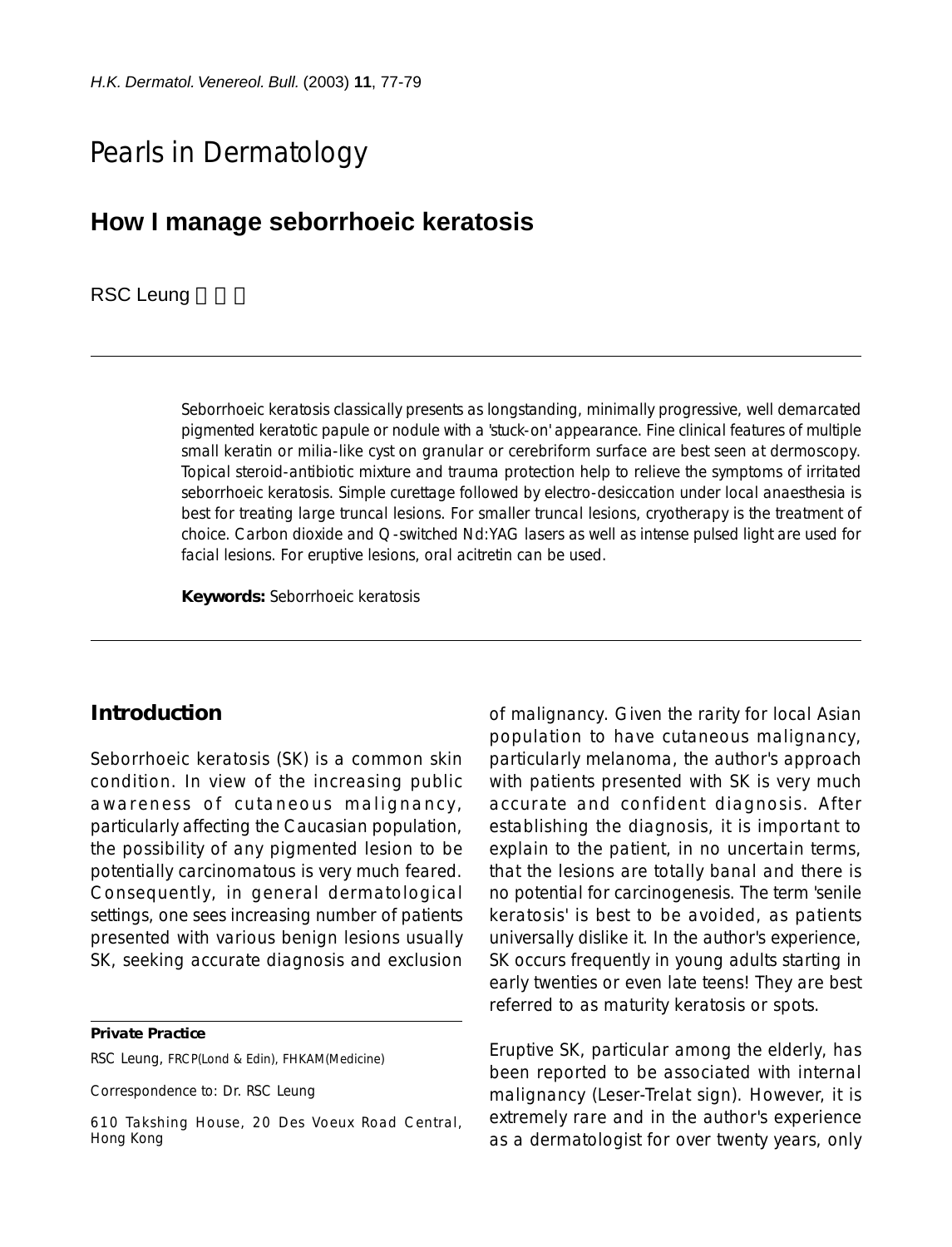one case was encountered in a London meeting. It is perhaps best to withhold this rare association from the patient, as it tends to generate unnecessary anxiety. Furthermore, accelerated and eruptive growth of SK is commonly seen in pregnant women, particularly affecting the sub-mammary areas. The growth phase usually continues until a few months postpartum and as a result, it is the author's policy not to treat them until the patient is three months post-delivery.

## **Diagnosis**

Seborrhoeic keratosis lesions are frequently being partially 'scratched off', either accidentally or via a 'DIY' approach by patient to eliminate the lesion, confirming the superficiality of the lesion. In addition to the classical description of longstanding, minimally progressive, well demarcated pigmented keratotic papule or nodule with a 'stuck-on' appearance, the most useful signs that differentiate SK from melanocytic lesions is the presence of multiple small keratin or milia-like cyst on the surface of the lesion as well the granular or cerebriform surface. These fine features are best seen using a dermoscope, or at least using a magnifying glass.<sup>1</sup> The diagnostic accuracy is much enhanced using this technique.

Commonly, SK particularly over areas of friction becomes irritated and there may be signs of inflammation or even bleeding. Sometimes, there may even be minor abrasions or erosions and the patient may complain of pruritus or pain. Application of a steroid antibiotic mixture, such as 2% fusidic acid with 0.1% betamethasone valerate cream, and covering the inflamed lesion with band-aid to reduce further friction, often helps after five to seven days. Digital photographic documentation is advised as it allows comparison at reassessment.

### **Treatment**

Indications for treatment would include cosmetic or nuisance reasons and occasionally patients would request removal for geomancy reason! For large SK lesions on the trunk, at least 3 to 4 mm in height and 1.5 cm in diameter, simple curettage followed by electro-desiccation (Bircher Hyfrecator) under local anaesthesia is simple and gives excellent cosmetic result. However, sun-protection must be advised during recovery to minimize the risk of postinflammatory hyperpigmentation. For smaller lesions, particularly on the trunk, cryosurgery is the treatment of choice. The author uses the standard Brymill Cryac spray, aperture B or C, adopting a single freeze/thaw cycle of about ten to twenty seconds, depending on the size. Response to cryosurgery is quite variable and freezing time needs to be adjusted after test area.

For smaller SK including stucco and dermatosis papulosa nigra lesions, particularly on the face, the author prefers carbon dioxide laser (Luxar). The parameter that is usually used is 20 ms pulse width and fluence between three to ten joules/cm2. The desiccated debris can be rubbed off with saline soaped Q-tips or a small curette (Figure 1). Flat SK can also be treated with other types of laser, particularly those on the face or patients with a high risk of postinflammatory hyperpigmentation. The author favours the Q-switched Nd:YAG laser, particularly using the 532 nm wavelength. The usual parameter used is 3 mm spot size between one to two joules/cm2 energy density achieving the usual end point of immediate whitening. More recently, the author also finds intense pulsed light (Ellipse DDD) effective in treating flat SK at 2.5 ms, eight to nine joules/cm2.

Rarely for individuals with eruptive SK who are very bothered by the lesions, oral retinoid is very useful to halt the progression and